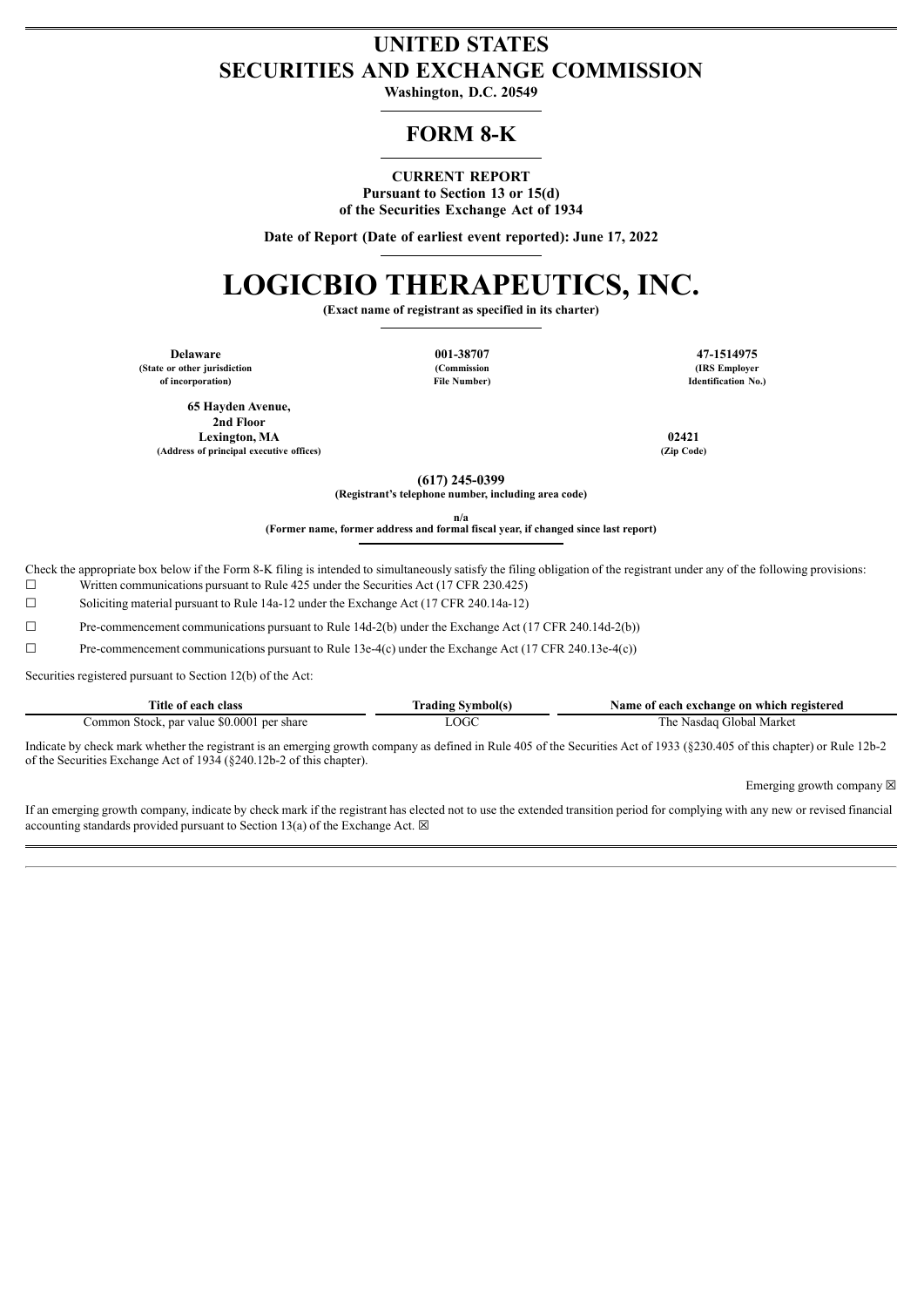#### **Item 5.07 Submission of Matters to a Vote of Security Holders.**

LogicBio Therapeutics, Inc. (the "Company") held its 2022 Annual Meeting of Stockholders on June 17, 2022. The stockholders (i) elected three Class I directors to the Company's Board of Directors (the "Board") to serve until the 2025 Annual Meeting of Stockholders and until their successors are duly elected and qualified or until their earlier death, resignation or removal; and (ii) ratified the selection of Deloitte & Touche LLP as the Company's independent registered public accounting firm for the fiscal year ending December 31, 2022.

(i) The Class I directors elected to the Board, as well as the number of votes for, votes against, abstentions and broker non-votes with respect to each of these individuals, are set forth below:

| Director          | Votes For  | Votes Against | <i>Abstentions</i> | <b>Broker Non-Votes</b> |
|-------------------|------------|---------------|--------------------|-------------------------|
| Mark Enyedy       | 11.054.240 | 2,115,732     | 21,523             | 8,725,727               |
| J. Jeffrey Goater | 12,358,249 | 811.423       | 21,823             | 8,725,727               |
| Mark Kay          | 11,581,609 | 1,588,168     | 21,718             | 8,725,727               |

(ii) The proposal to ratify the appointment of Deloitte & Touche LLP as the Company's independent registered public accounting firm for the fiscal year ending December 31, 2022 received the following votes:

| Votes For:     | 21,115,950 |
|----------------|------------|
| Votes Against: | 85,311     |
| Abstentions:   | 715,961    |